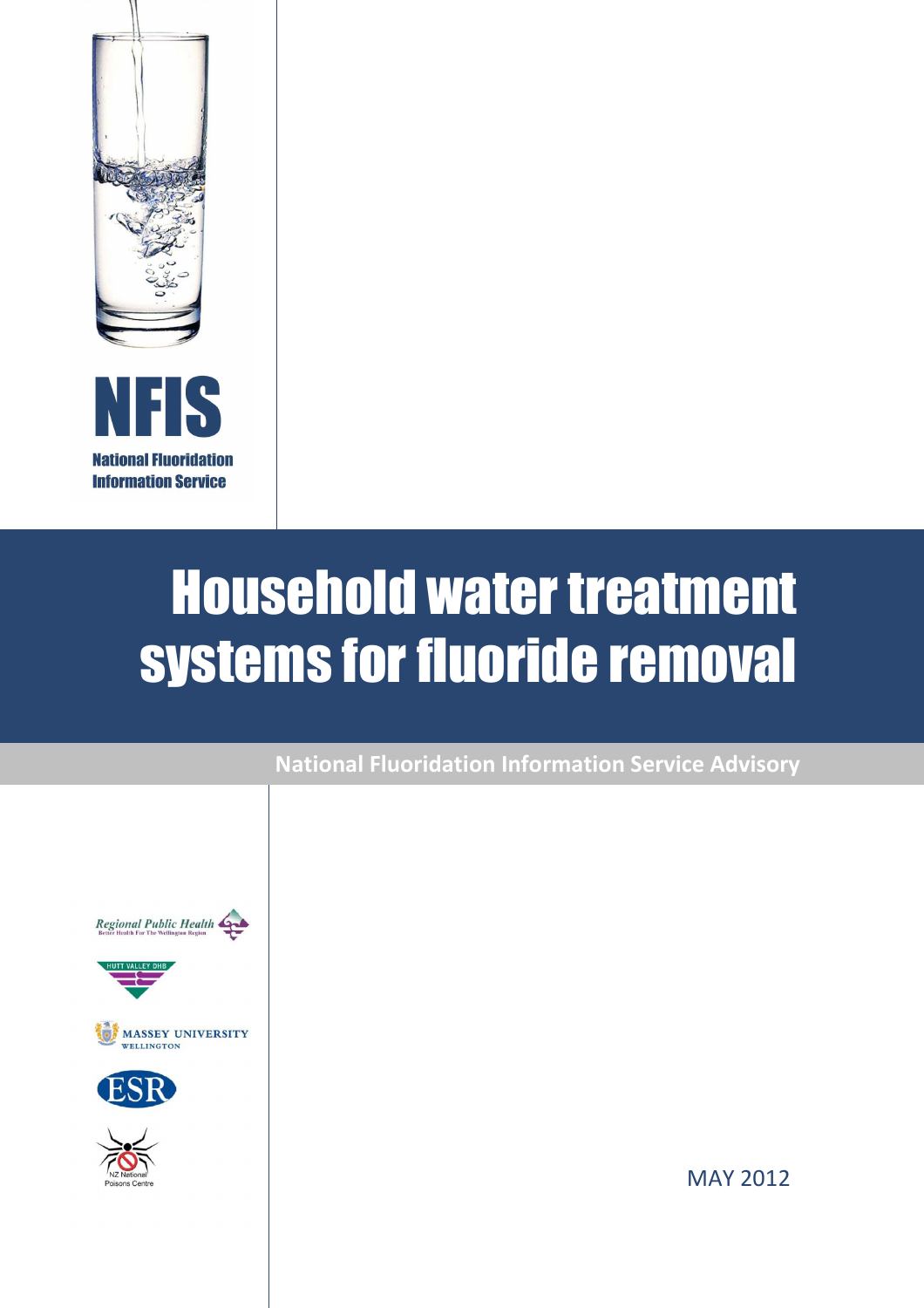## **COPYRIGHT AND LICENCING**

© Copyright National Fluoridation Information Service 2012.

This document is licensed for use under the terms of Creative Commons Public License Attribution Non-Commercial No Derivatives Version 3.0 (http://creative commons.org /licences/by-nc-nd/3.0/legalcode). Any use of this document other than those uses authorised under this license or copyright is prohibited.

**Citation Guide:** National Fluoridation Information Service (2012): Household water treatment systems for fluoride removal. National Fluoridation Information Service Advisory May 2012, Wellington, New Zealand.

#### **DISCLAIMER**

This report has been prepared by the National Fluoridation Information Service in order to make these ideas available to a wider audience and to inform and encourage public debate. While every effort has been made to ensure that the information herein is accurate, National Fluoridation Information Service takes no responsibility for any errors, omissions in, or for the correctness of, the information contained in this paper. National Fluoridation Information Service does not accept liability for error or fact or opinion, which may be present, nor for the consequences of any decisions based on this information.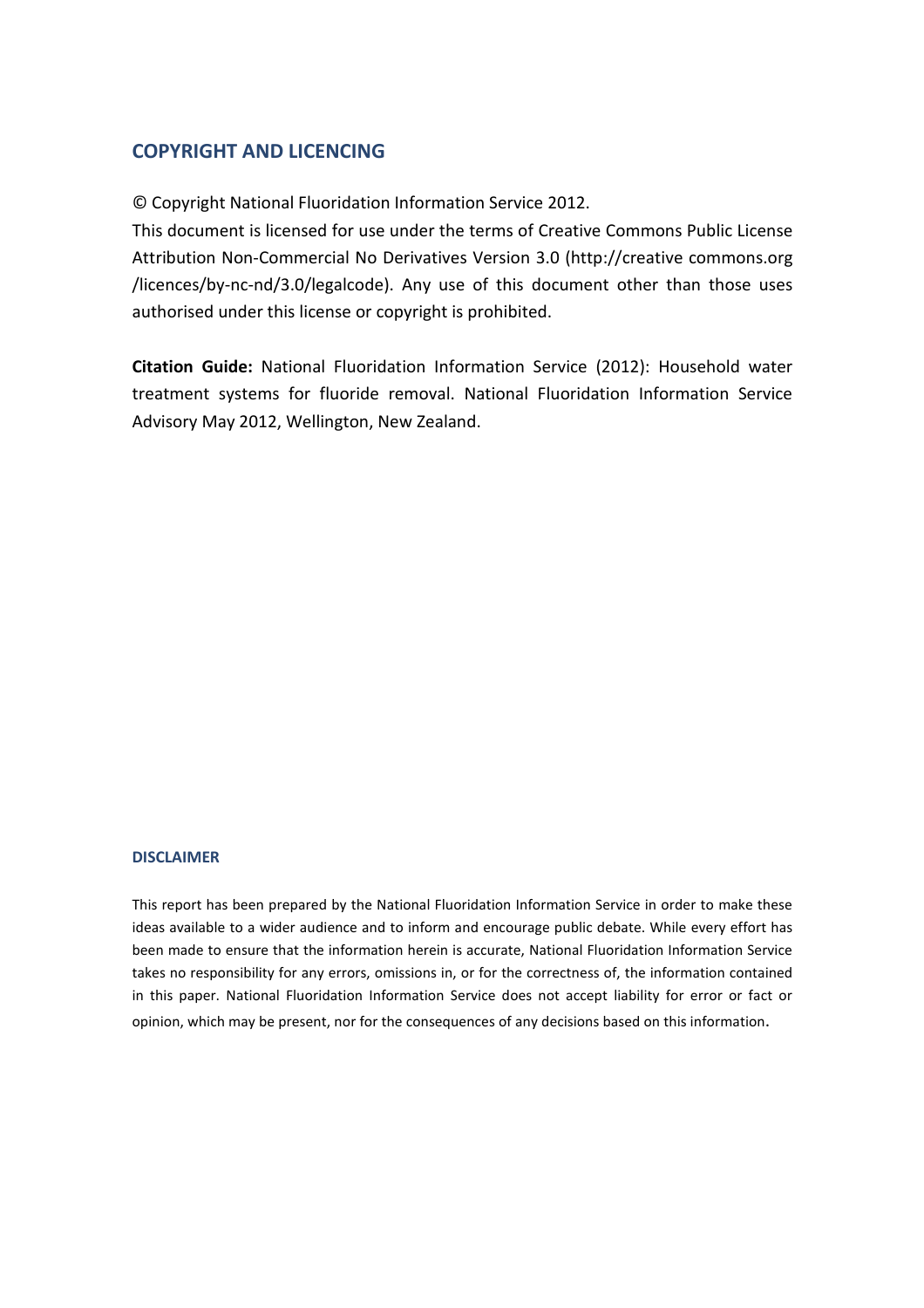# **NATIONAL FLUORIDATION INFORMATION SERVICE**

The National Fluoridation Information Service (NFIS) is a consortium funded by the Ministry of Health, led by Regional Public Health working in partnership with:

- Hutt Valley DHB Community Dental Services,
- Environmental Science and Research,
- Centre for Public Health Research at Massey University and
- National Poisons Centre.

Our work includes:

- Following public debate and choices on water fluoridation
- Monitoring international research on the usefulness of water fluoridation
- Critically reviewing emerging research
- Working with District Health Boards and Councils to provide accurate and upto-date information to their communities
- Providing clinical advice to the Ministry of Health
- Monitoring water fluoridation policy
- Providing access to New Zealand oral health data and research
- Sharing information via quarterly e-newsletters and e-briefings and the NFIS website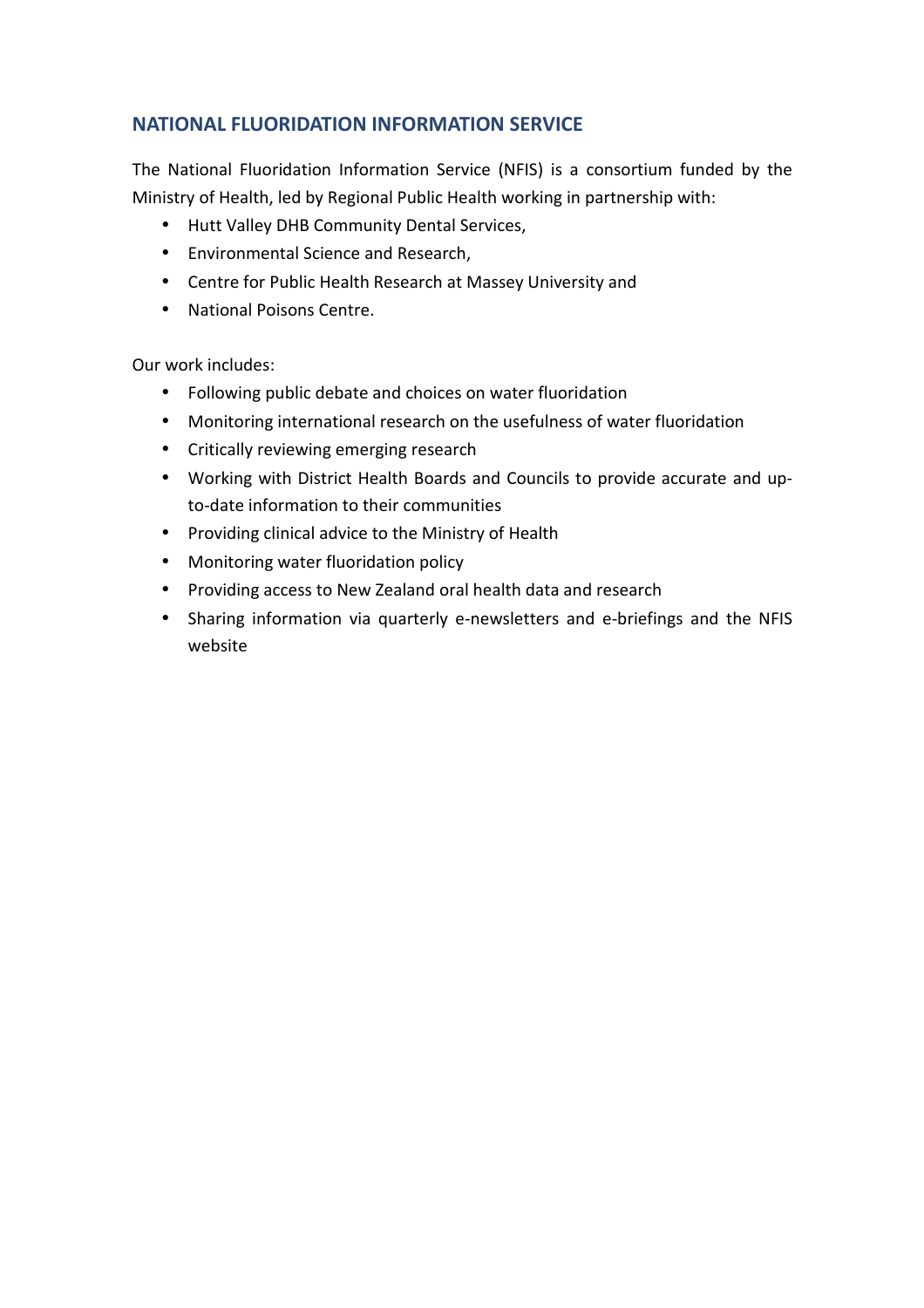## **INTRODUCTION**

Some households in New Zealand receive fluoridated drinking water as they are in areas with community water fluoridation programmes. Others may obtain their water from sources with naturally occurring fluoride concentrations that are similar to, or greater than, the concentrations found in intentionally fluoridated drinking-water supplies. People may wish to remove fluoride from their water, or reduce its concentration, for reasons that include their belief that it is harmful, or the need to reduce excessive naturally-occurring fluoride concentrations to levels closer to those in a fluoridated supply.

Whether fluoride is naturally-occurring or intentionally added to drinking water, household treatment units are available that can reduce its concentration. Treatment units are only able to remove a percentage of the fluoride (estimates are given later). They are unable to remove all of it. However, following treatment by a unit that is operating properly, the fluoride concentration in the water should be less than that in a non-fluoridated water supply.

This fact sheet describes these household units. It provides information about how different treatment units work, the extent to which they remove the fluoride from the drinking water, and other information to consider when buying a unit. Specific brands of treatment unit are not discussed, nor are recommendations made about which treatment system to use.

## **TREATMENT TECHNOLOGIES FOR FLUORIDE REMOVAL**

Several different technologies are used to reduce fluoride concentrations in water. Many of these technologies use some form of adsorbent material<sup>1</sup> to which the fluoride adsorbs. The effectiveness of the different adsorption technologies is usually determined by the way in which the adsorbent material is prepared and the conditions (e.g. the pH of the water – how acidic or alkaline it is) that they operate under.

In addition to adsorption-based technologies, other technologies can reduce fluoride levels in water. These technologies include using membranes (such as reverse

 $\frac{1}{1}$  Adsorbent materials adsorb dissolved substances from water by holding onto them when they collide with the surface of the adsorbent material. There is a difference between "adsorption" and "absorption". Adsorption is the process of something becoming attached to the surface of a medium, and absorption is the process of something being taken into a medium, as a sponge absorbs water for example.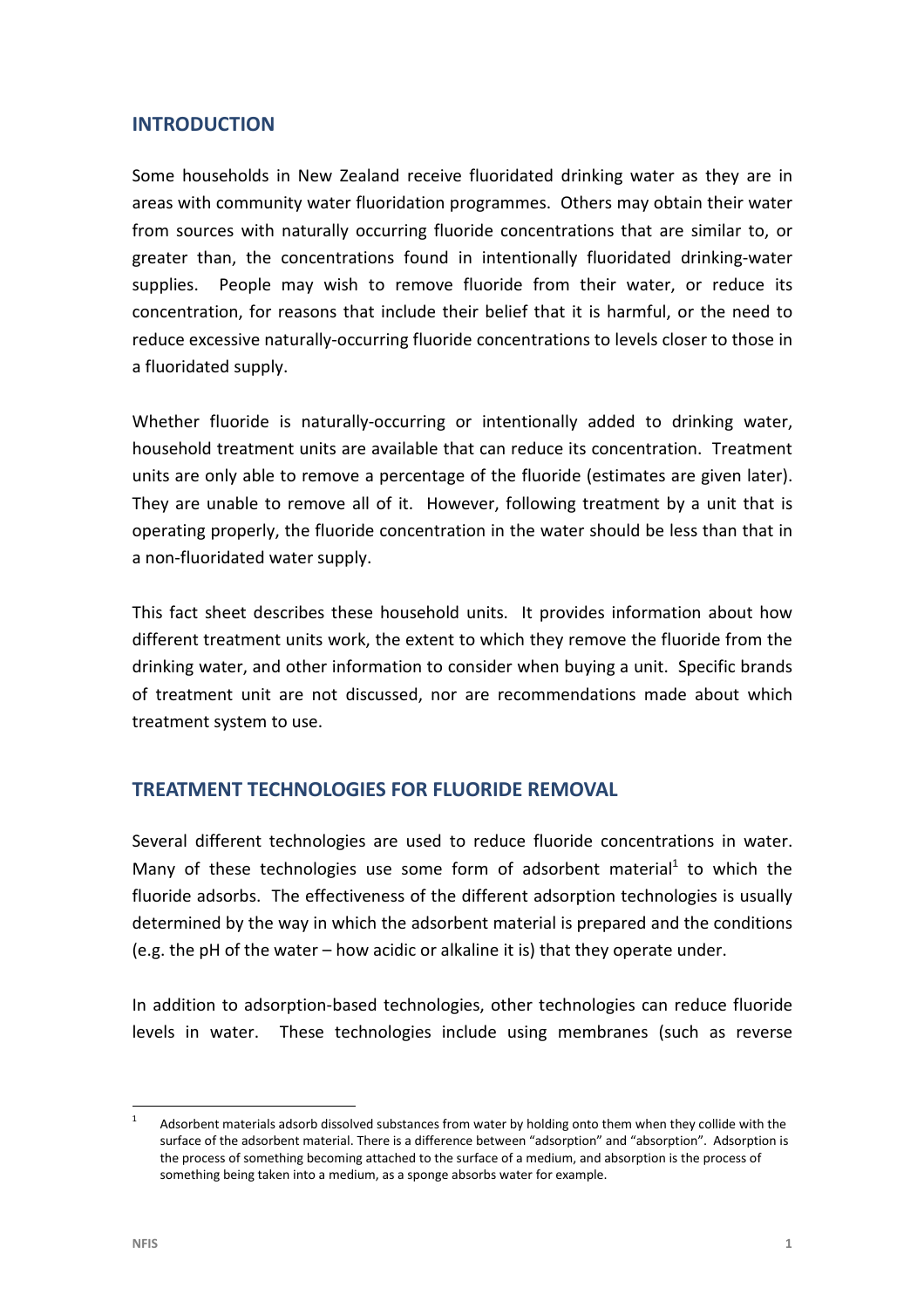osmosis- see description of the process below) or boiling off the water as steam, cooling the steam and collecting it as water (water distillation).

Some of the technologies available in domestic treatment units are discussed in more detail next.

# **Treated water Reduced fluoride** concentration **Activated** alumina **Activated** particle alumina particle with fluoride ٠F bonded to it F **Water flow** F F **Fluoride ions** being carried F through the filter dissolved in the F water Water to be treated

# **ACTIVATED ALUMINA**

#### **How it works**

Alumina is aluminium oxide manufactured to produce a highly porous and adsorbent material. As water containing fluoride passes through it, the fluoride adsorbs onto the alumina. Sometimes an activated carbon filter is used after the activated alumina treatment unit to remove tastes from the water caused by the alumina treatment.

#### **How much fluoride is removed?**

Fluoride removal is most effective at a somewhat acidic pH of 5.0. At this pH level, 85– 95% of the fluoride originally in the water may be removed (Ayoob et al, 2008).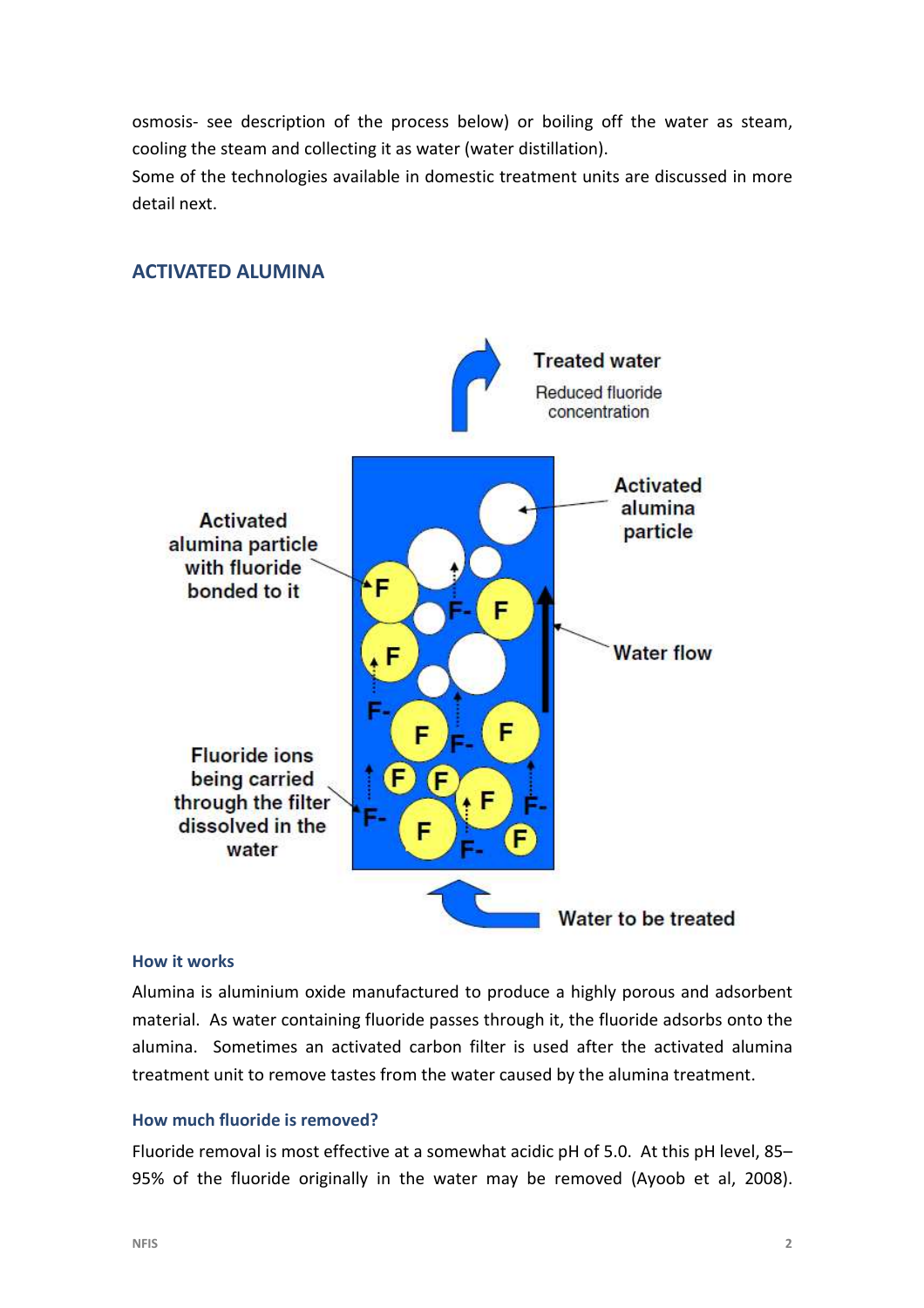However, given that household treatment units cannot adjust the pH of the water, this level of fluoride removal may not be reached.

### **Other things to consider**

The activated alumina in these treatment units does not have an endless capacity to adsorb fluoride. Once the filter cannot adsorb any more fluoride, it has to be replaced. The volume of water that can be treated before this happens decreases as the concentrations of fluoride and other ions<sup>2</sup>, such as sulphate, that will also adsorb to the alumina increase.

When enquiring about buying a filter, ask how long the filter will last and how to tell when it is no longer doing its job. You may need to provide a chemical analysis of your water for this question to be answered. If you are on a public water supply, the city or district council should be able to provide you with information about the chemical composition of your water. If you are on a private water supply, you will need to have your water tested. Look up "Laboratories" in the yellow pages and select one that offers water testing.

Small amounts of alumina dissolve into the water passing through the filter with the result that the aluminium concentration in the water may increase. This is more likely to happen with slightly acidic waters. Ask the salesperson what the concentration of aluminium in the water is likely to be  $-$  they may ask you for the pH of the water being treated. The *Drinking-water Standards for New Zealand 2005* (revised 2008) give a guideline for the concentration of aluminium in drinking water of 0.1 mg/L.

Activated alumina can also remove some forms of arsenic from water, but it is not designed to remove microorganisms.

 $\overline{2}$  Ions are atoms or molecules that have a negative or positive electrical charge. Fluoride is a negatively-charged ion.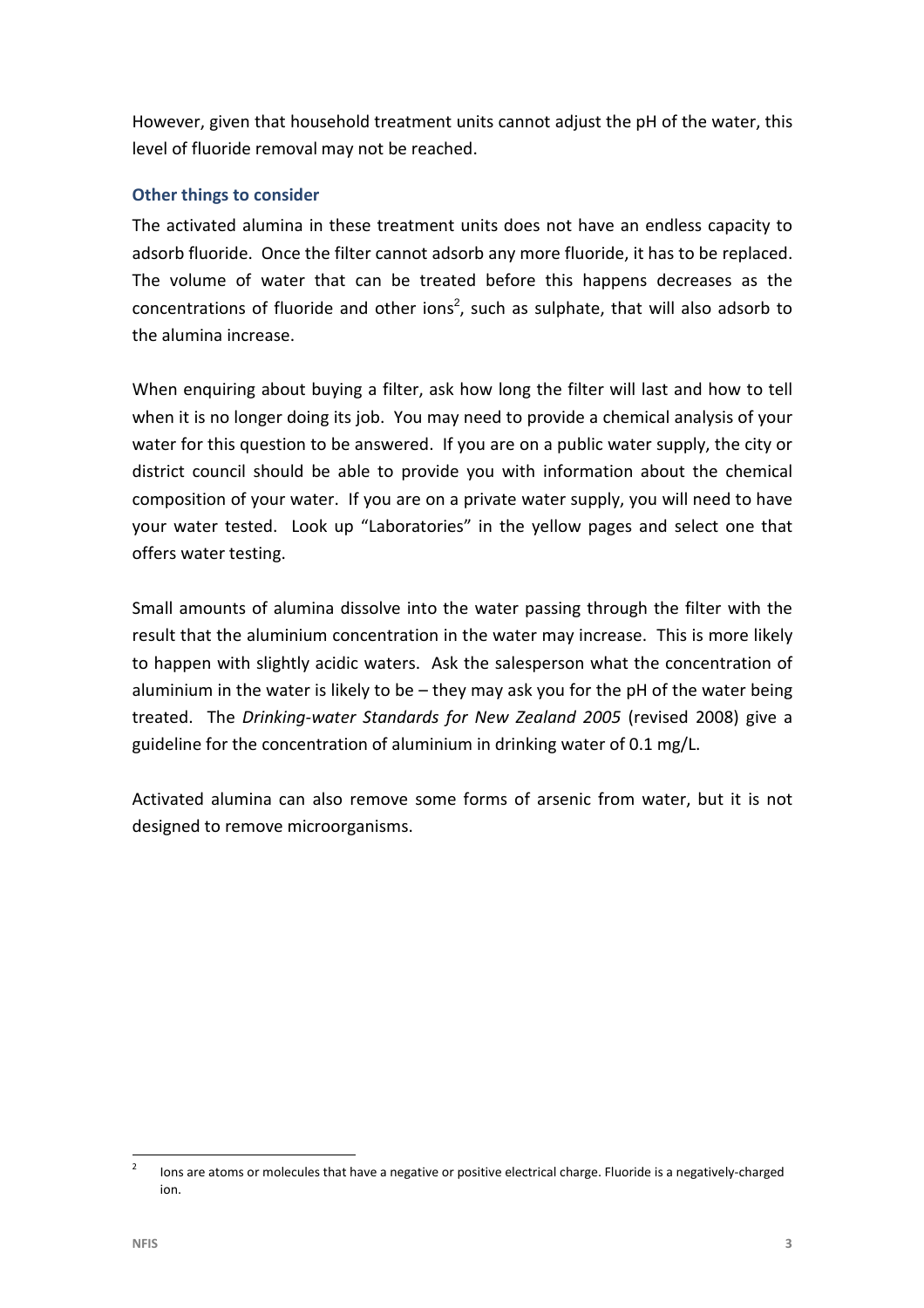#### **REVERSE OSMOSIS**



#### **How it works**

Reverse osmosis uses a membrane (a sheet, or hollow tube or fibre, of polymer) with very fine pores to remove dissolved substances from the water. To do this, water molecules are forced through the pores under pressure. The size of the dissolved molecules in the water determines how easily they will go through the pores. Only a small fraction of the water passes through the pores and is available at the outlet of the filter unit. The rest of the water, with an increased concentration of dissolved substances, goes to waste. Energy is needed to pressurise the water.

#### **How much fluoride is removed?**

Depending on the chemistry of the water and the material from which the membrane is made, reverse osmosis filters can remove 85–95% of the fluoride in the water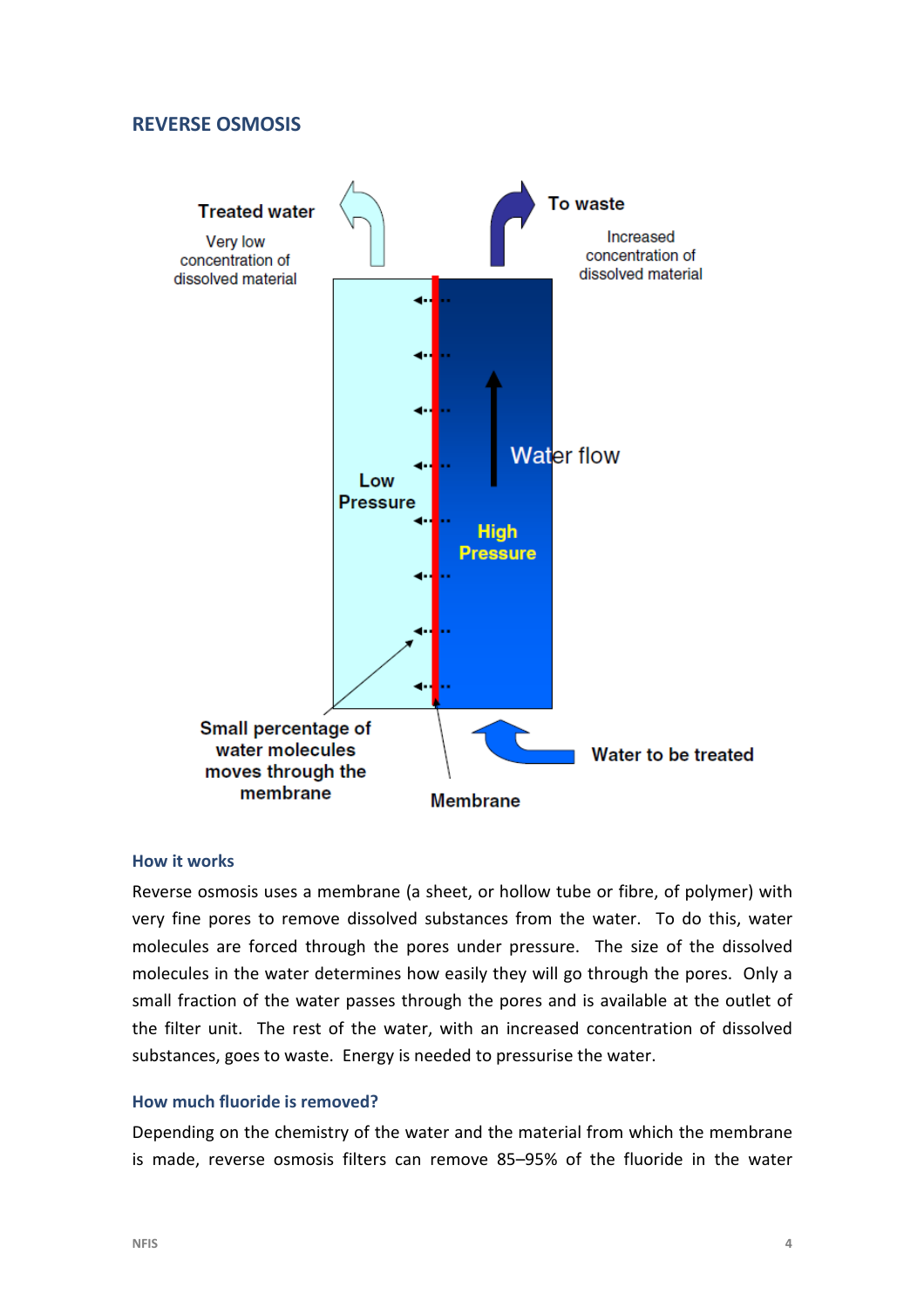(Feenstra et al, 2007). The effectiveness of the membrane is not affected by the pH of the water, within the pH range typical of drinking-water.

## **Other things to consider**

Removal by reverse osmosis is not specific to a particular substance. As well as fluoride, the process will remove many other dissolved substances and bacteria from the water. A disadvantage of the technology is that the fine pores clog with time. Clogging of large scale treatment units is removed by chemical cleaning, however, this is not done with domestic units. The rate at which clogging occurs is slowed by installing pre-filters to reduce the levels of contaminants reaching the reverse osmosis unit.

Failure of the membrane, due to holes developing, may also occur, causing a loss in fluoride removal efficiency. While a major failure will become obvious from the loss of pressure at the inlet to the unit, a very small hole could easily go unnoticed. Ask how you will be able to tell when the membrane cartridge needs to be replaced?

Before purchasing one of these units, ensure that your water supply has enough pressure for the unit to operate.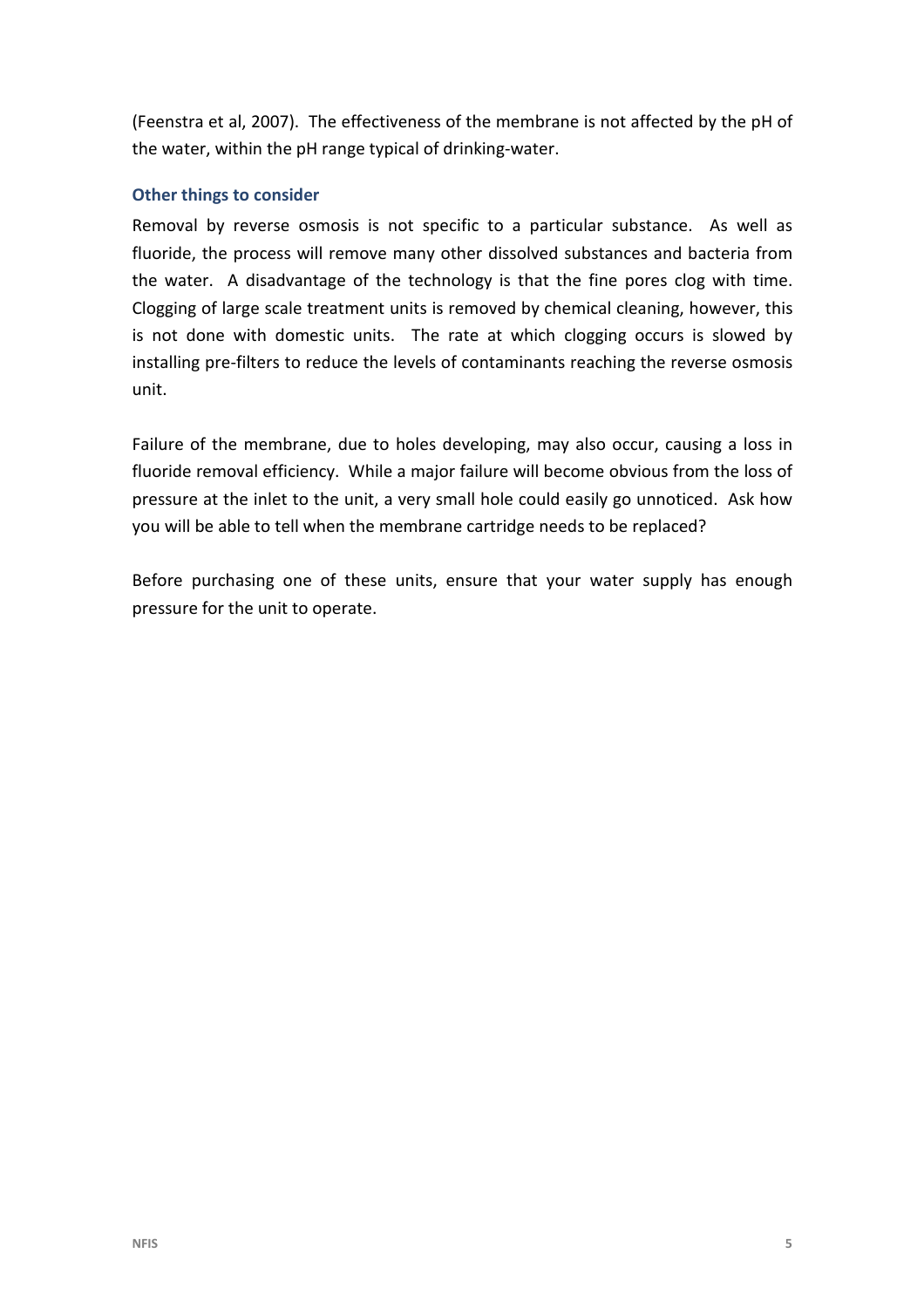# **DISTILLATION**



#### **How it works**

Distillation units convert liquid water to steam and collect the condensed steam for use. The steam contains very little of the dissolved matter present in the water entering the unit. The liquid water produced from the condensed steam contains very little dissolved material. This process requires energy to heat the water.

#### **How much fluoride is removed?**

Domestic distillation has been reported to remove up to 99% of fluoride from water (Brown and Aaron, 2991), but much lower percentages have also been reported. The effectiveness of distillation is not affected by the water's pH level.

#### **Other things to consider**

Distillation, unlike adsorption treatment processes, does not become exhausted. Also, any failure in the system will become very obvious as no water will come out of the unit. You should check on the additional energy consumption you can expect, based on your daily consumption of water for drinking and cooking.

The material that is removed from the water during distillation remains in the distillation compartment of the unit. As a result, deposits develop in the distillation compartment and need to be removed for the unit to work efficiently. Manufacturers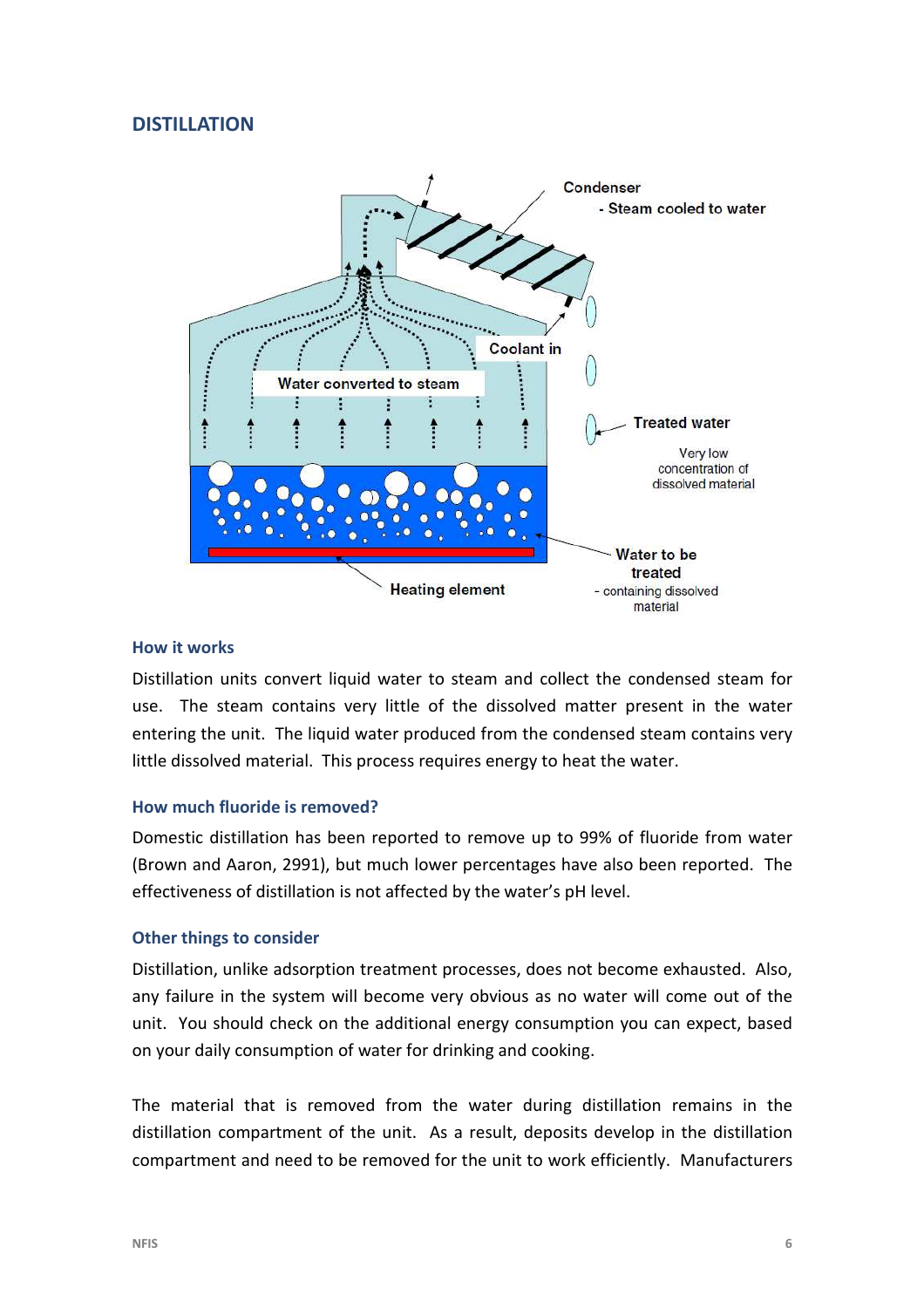may provide chemicals to help remove these deposits. The frequency at which this cleaning is required will depend on the amount and nature of the material dissolved in the water being distilled.

# **GENERAL COMMENTS**

Several general points should be considered when choosing to remove fluoride from water.

- a. To avoid treating water that you are not drinking, you are best to install a point-of-use (PoU) unit which is plumbed into your system just before the tap from which you wish to draw water. Water used for other purposes throughout the house is then not treated. To treat water that is used for other purposes, such as bathing or showering, you will need to place the treatment unit at a different location in your plumbing. A larger treatment unit will also be needed, and you will need to check on their availability from the salesperson.
- b. The percentage of fluoride a treatment unit removes depends on several factors, which include, the treatment process used, the conditions under which the unit operates, the chemistry of the water, and the quality of the unit selected. Check the manufacturer's claims for fluoride removal and the conditions under which they are valid.
- c. Activated carbon filters, which remove tastes from water, are probably the most widely used household filters. Some forms of activated carbon can remove fluoride, but unless you are told that an activated carbon cartridge is specifically designed for fluoride removal, it is best to assume it does not.
- d. Advice to "boil water" is often given to ensure water is safe to drink in emergency situations. This is to kill harmful microorganisms. It does not remove fluoride or other dissolved substance from water, neither does freezing the water.
- e. Reverse osmosis and distillation greatly reduce the concentrations of most dissolved substances in the water. As a result, they also remove important nutrients, such as calcium and magnesium. Awareness about the depletion of this source of nutrients is vital if drinking-water is an important source of them in your diet. Removal of these substances can also make the taste of the water less acceptable.
- f. When selecting a device to remove fluoride from household water, look for certification that the unit can do what you want, as the effectiveness of units varies widely. It is also important to know when the unit is no longer doing its job, either because of a failure in the system or because of an adsorption